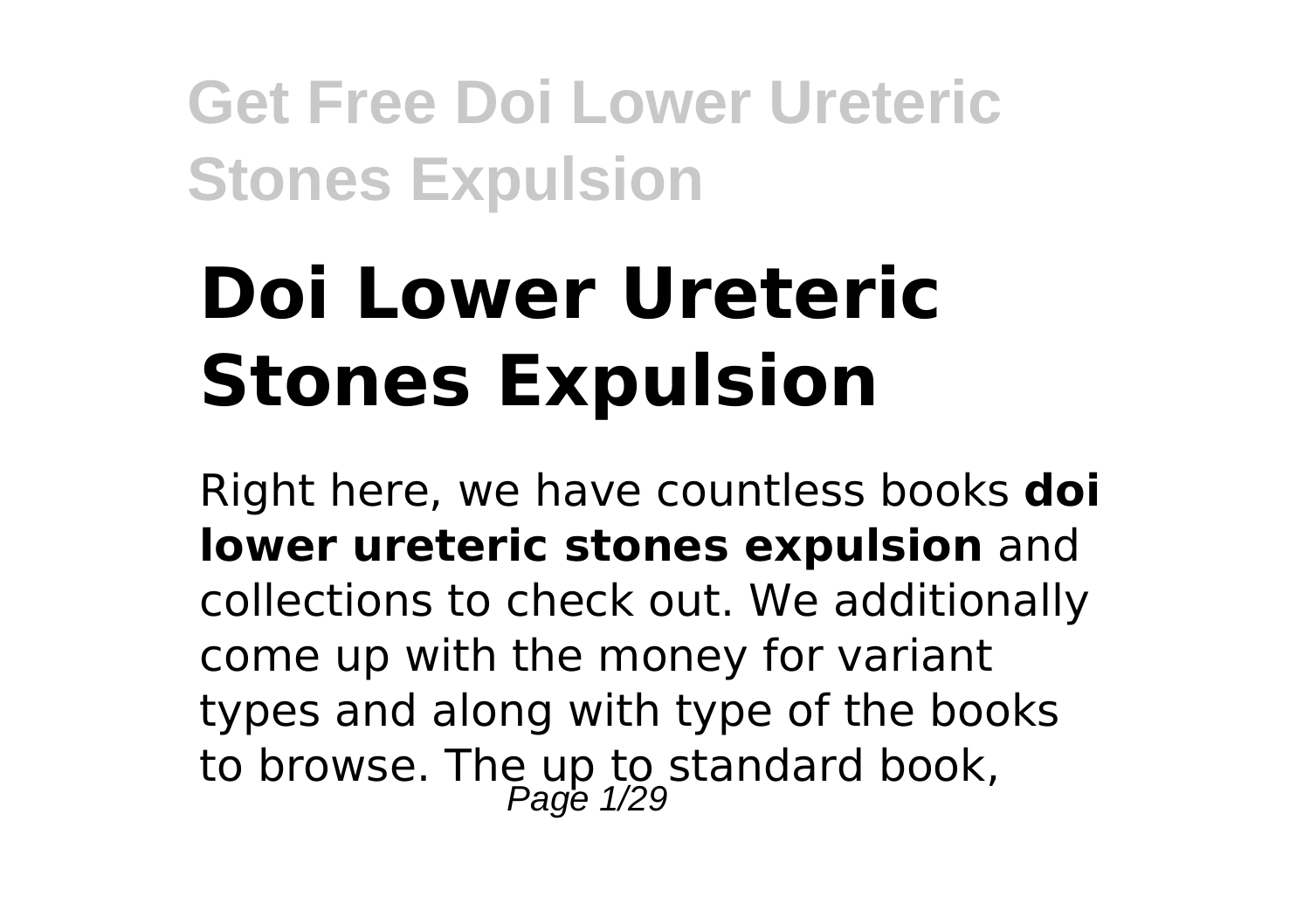fiction, history, novel, scientific research, as skillfully as various new sorts of books are readily handy here.

As this doi lower ureteric stones expulsion, it ends going on swine one of the favored ebook doi lower ureteric stones expulsion collections that we have. This is why you remain in the best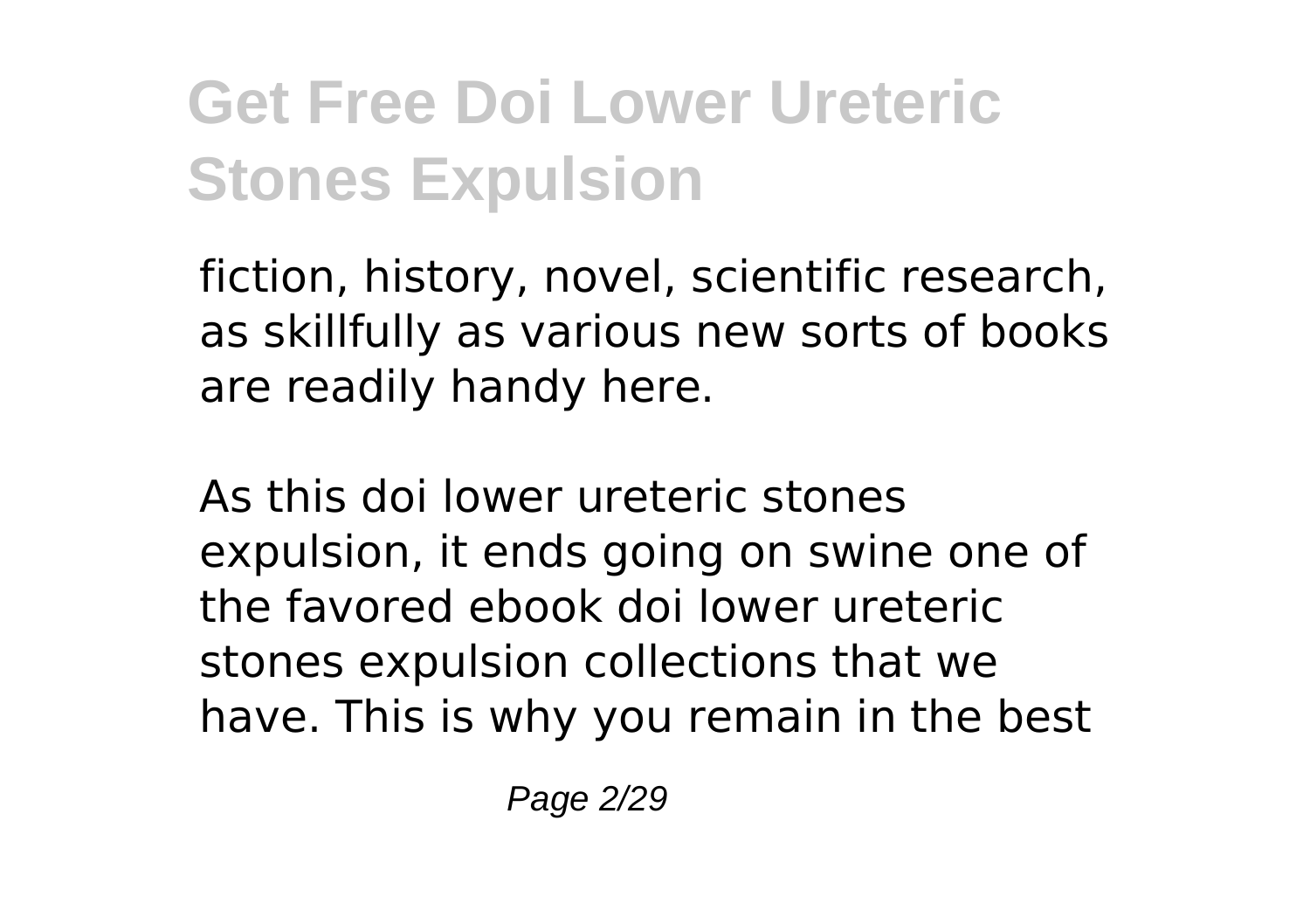website to see the unbelievable ebook to have.

If you are reading a book, \$domain Group is probably behind it. We are Experience and services to get more books into the hands of more readers.

**Doi Lower Ureteric Stones Expulsion**

Page 3/29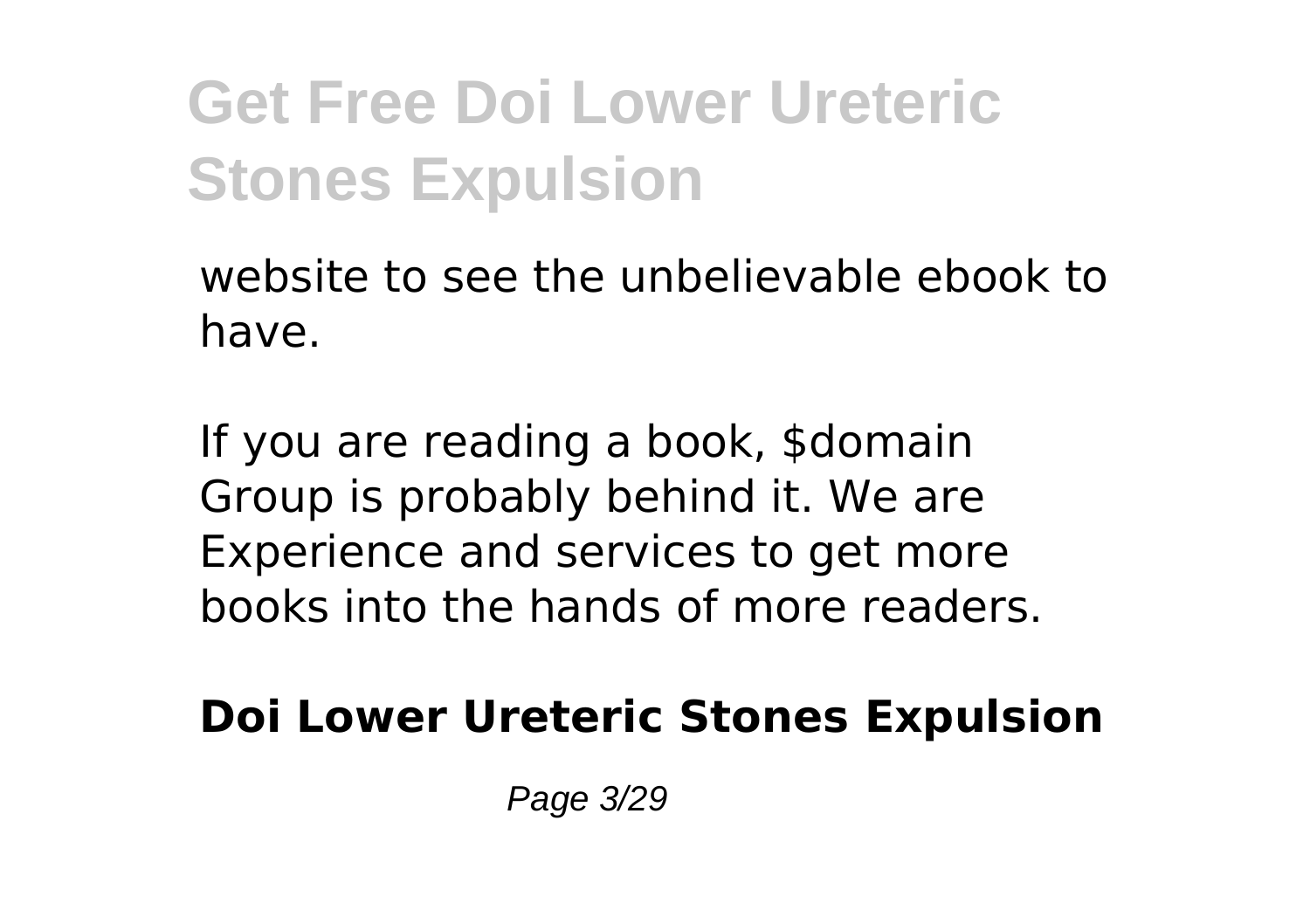Doi Lower Ureteric Stones Expulsion Background: Ureteric (renal) colic is a common, painful condition encountered in the Emergency Department (ED). Sustained contraction of smooth muscle in the ureter as a kidney stone passes the length of the ureter leads to pain. The majority of stones will pass spontaneously (i.e. without urologic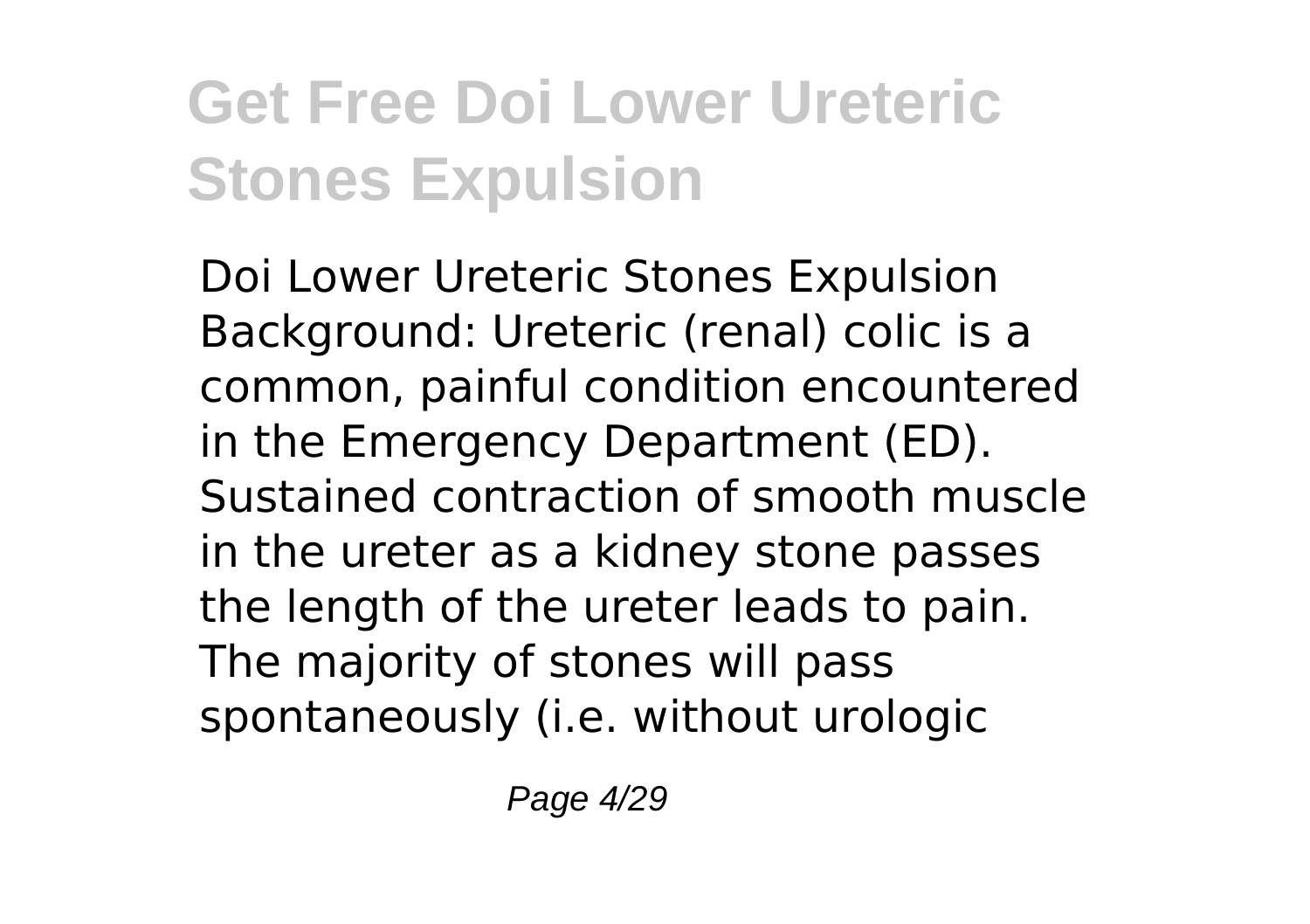intervention).

**Doi Lower Ureteric Stones Expulsion** The chance of stone expulsion was 3 times higher in the tamsulosin group (relative risk  $[RR] = 2.93$ ; 95% CI. 1.152-7.45). In group 1, patients with stones sized  $\lt$  or  $=$  5 mm showed a significantly higher expulsion rate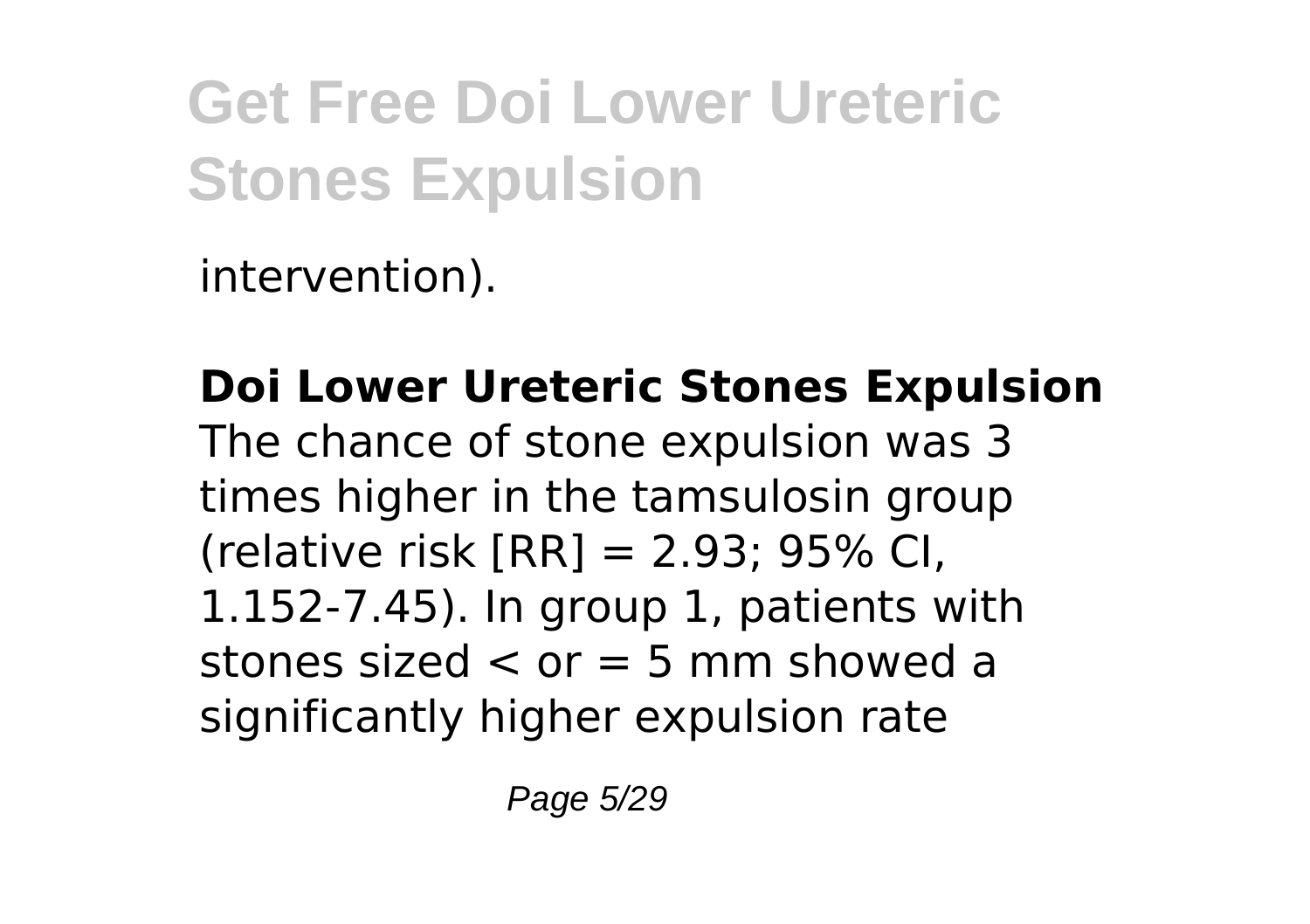compared to those with larger stones (> 5 mm). Age, gender, and stone laterality had no significant impact on the expulsion rate.

#### **Efficacy of tamsulosin in the management of lower ureteral ...** Researchers have found in a new study that Alpha-adrenergic blockers facilitate

Page 6/29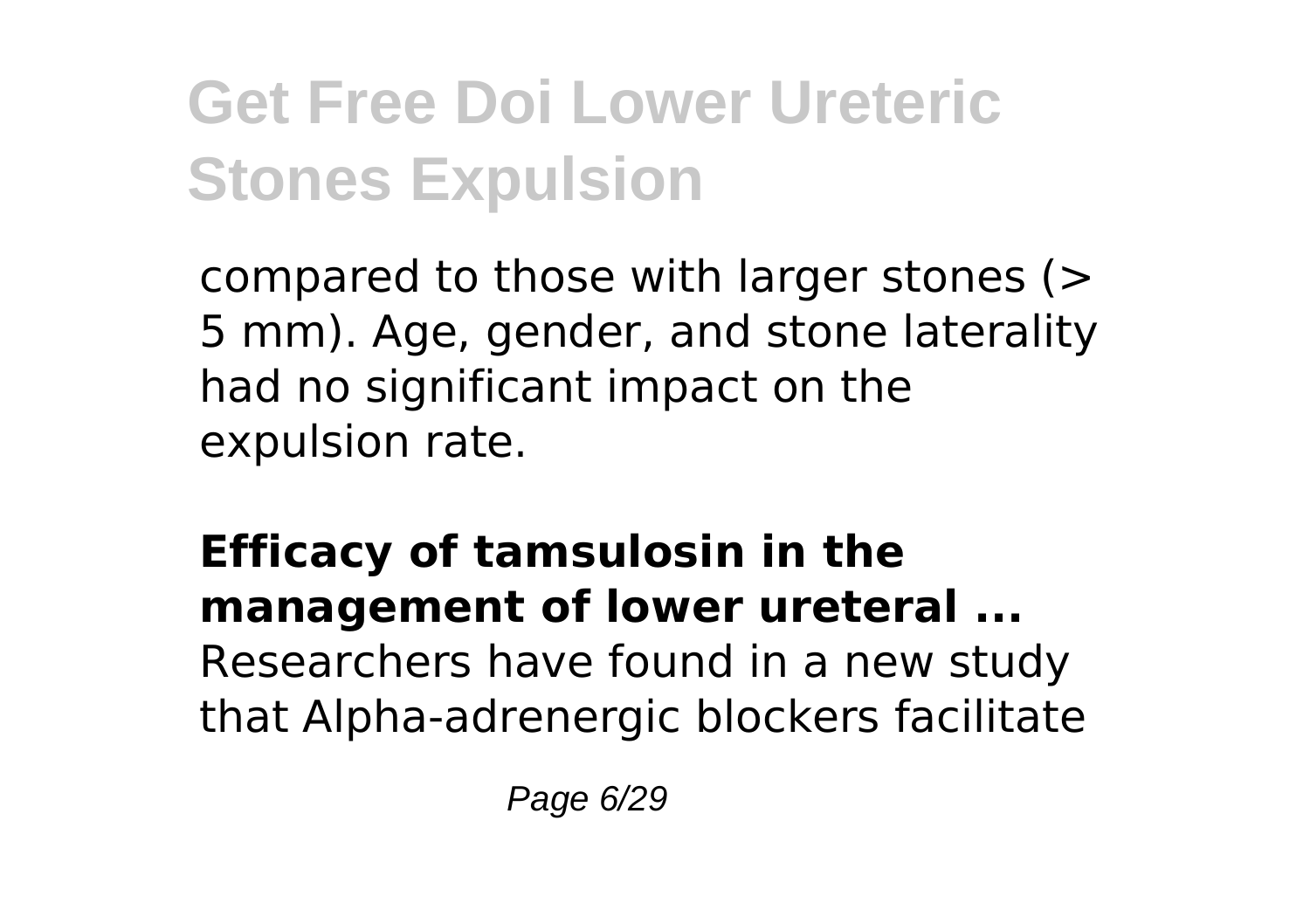the expulsion of lower ureteric stones ≤ 10 mm.The present study was published in the journal UroToday International Journal.. Lower ureteric calculi are the most frequently encountered clinical conditions in daily Urological practice.

#### **Alpha Adrenergic blockers may help expel Ureteric calculus ...**

Page 7/29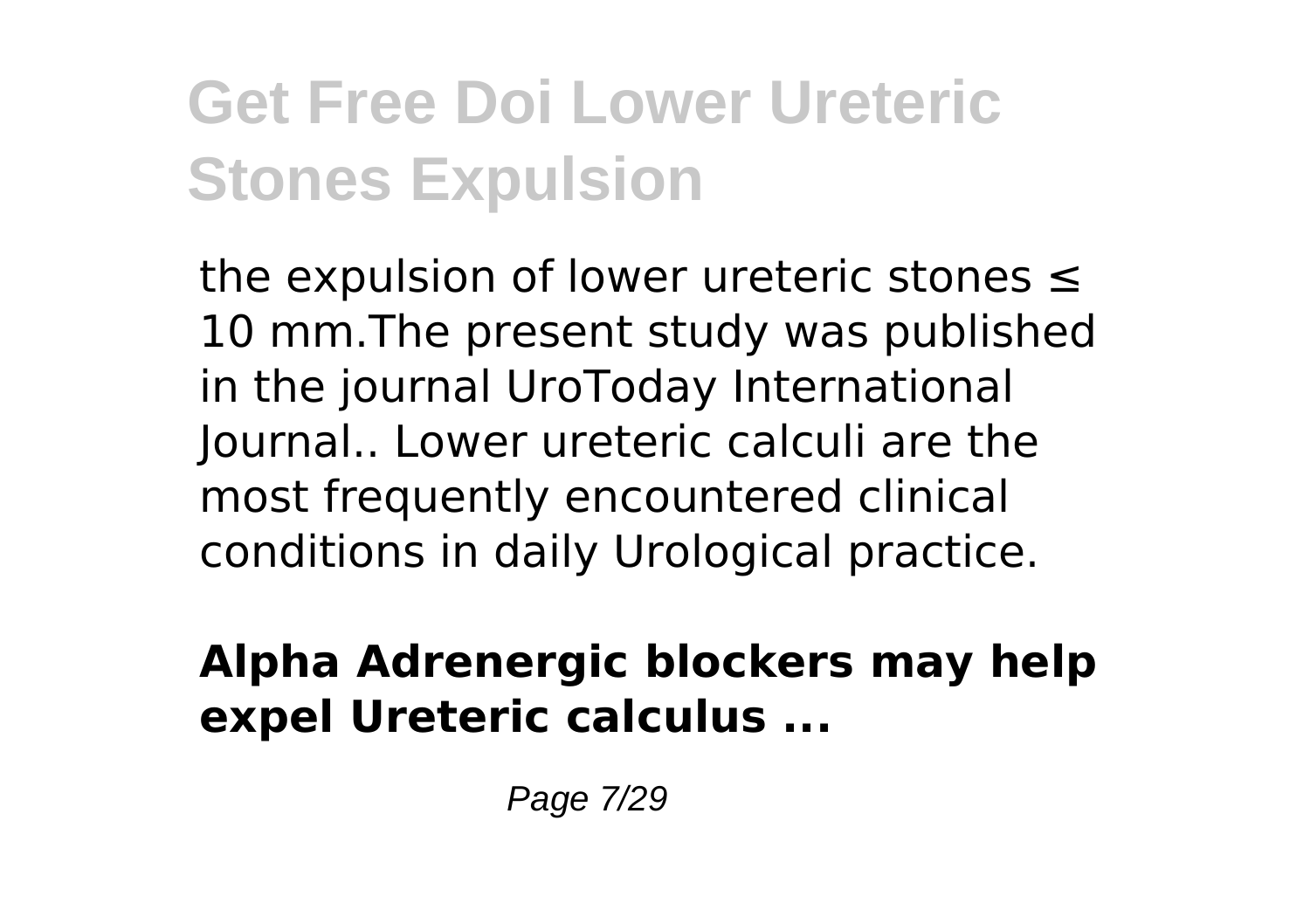Most of the earlier trials examining α‐blocker therapy for ureteric stones conclude that there is a higher stone clearance and faster stone expulsion time. From 2013 to 2015, multiple meta‐analyses were performed for different α‐blockers (tamsulosin 87 , silodosin 88 , and alfuzosin 89 ) and those results were similar to those of the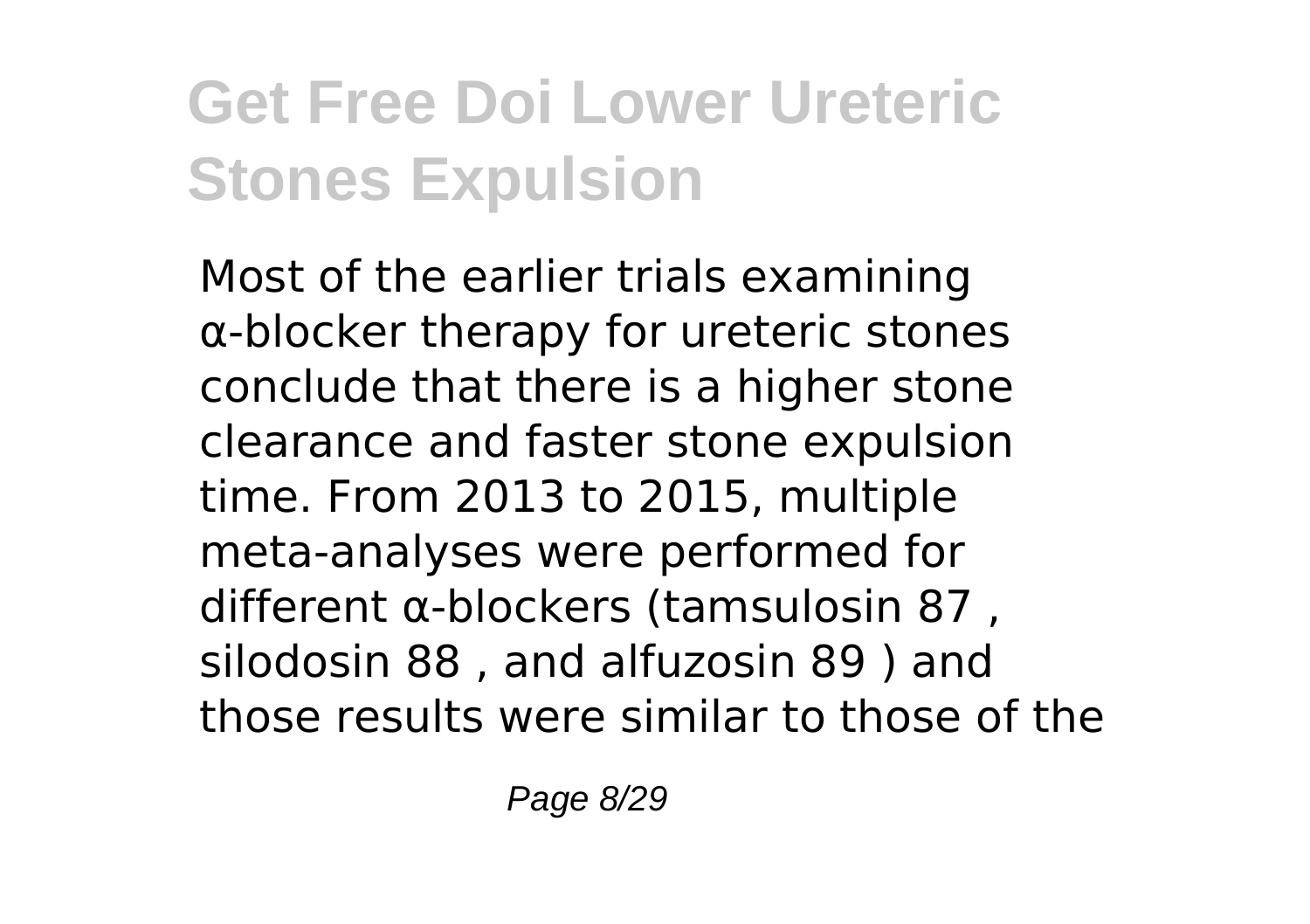present review.

#### **α‐blockers as medical expulsive therapy for ureteric ...**

To evaluate the efficacy of sexual intercourse in the expulsion of distal ureteric stones in women. A total of seventy woman patients with distal ureteral or intramural stone were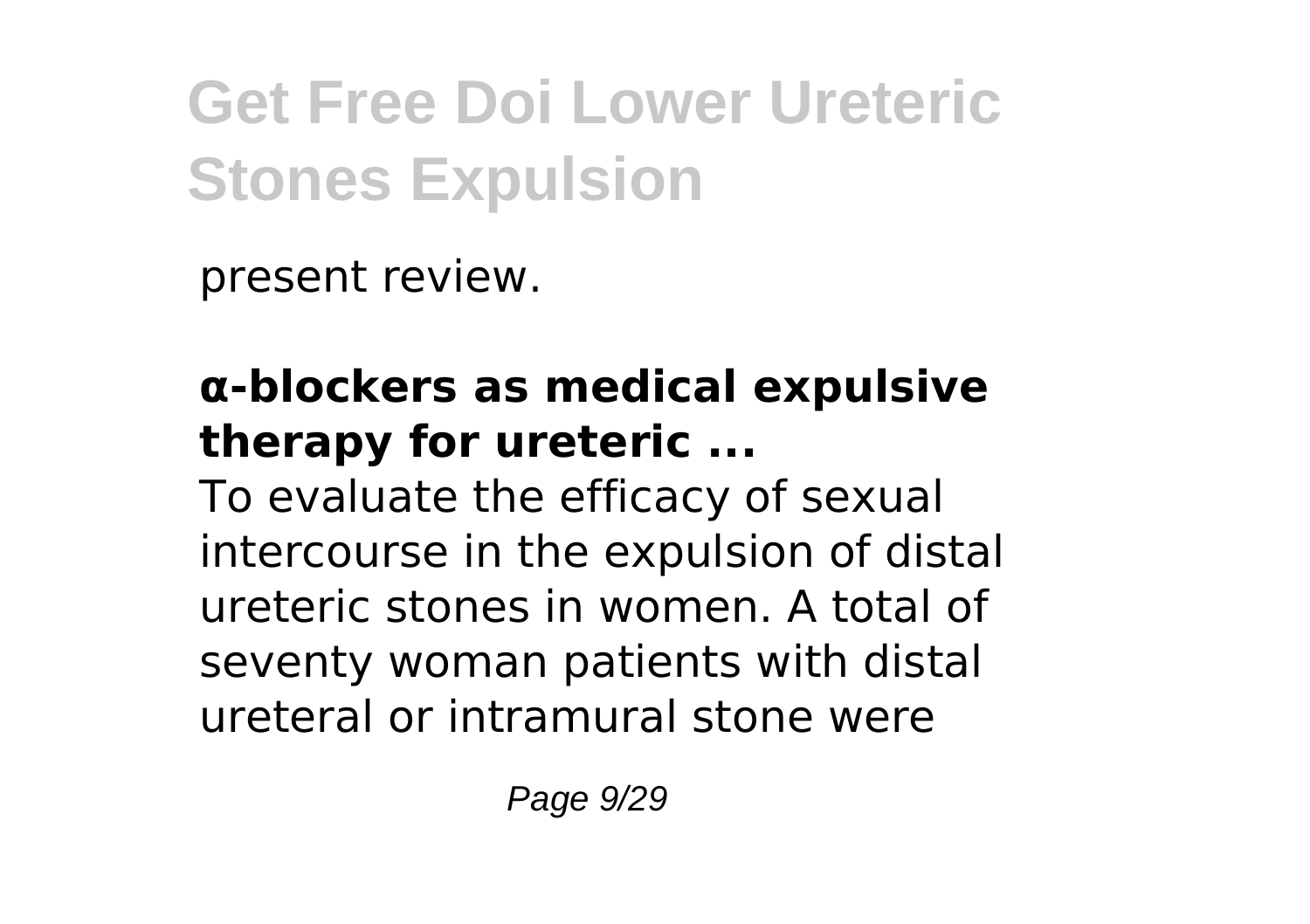randomly divided into two groups. Group 1 included 35 patients who were advised to do sexual intercourse 3–4 times/week with the administration of symptomatic treatment, and group 2 (control group) included 35 ...

#### **Evaluation of the efficacy of sexual intercourse on distal ...**

Page 10/29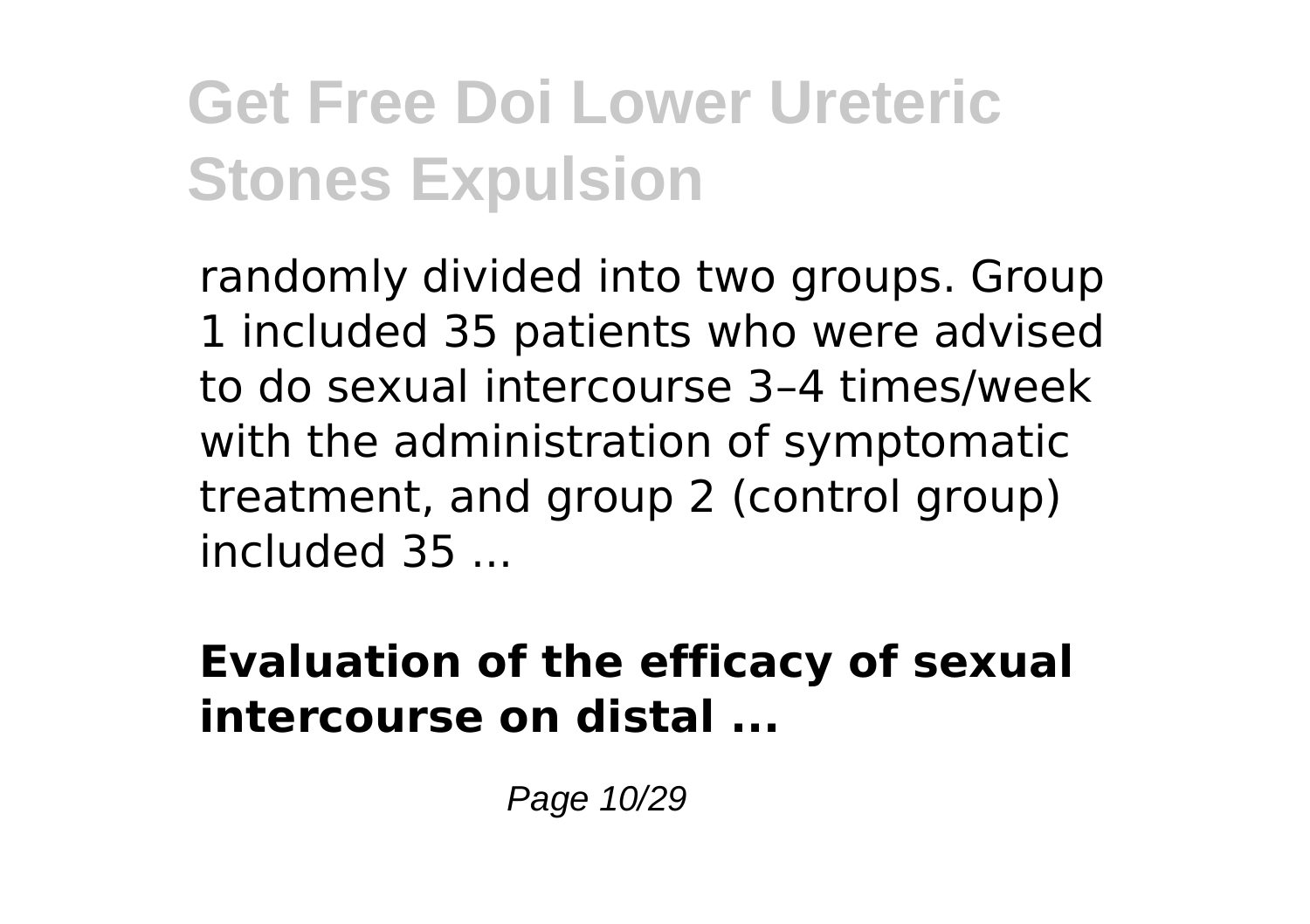DOI: 10.3126/bjhs.v3i3 ... control of pain for patients while waiting for stone expulsion. KEYWORDS: tadalafil, lower ureteric ... for the medical treatment of lower ureteric stones proved to be ...

#### **(PDF) Sildenafil is Safe and Effective for the Treatment ...** The aim of this study is to evaluate the

Page 11/29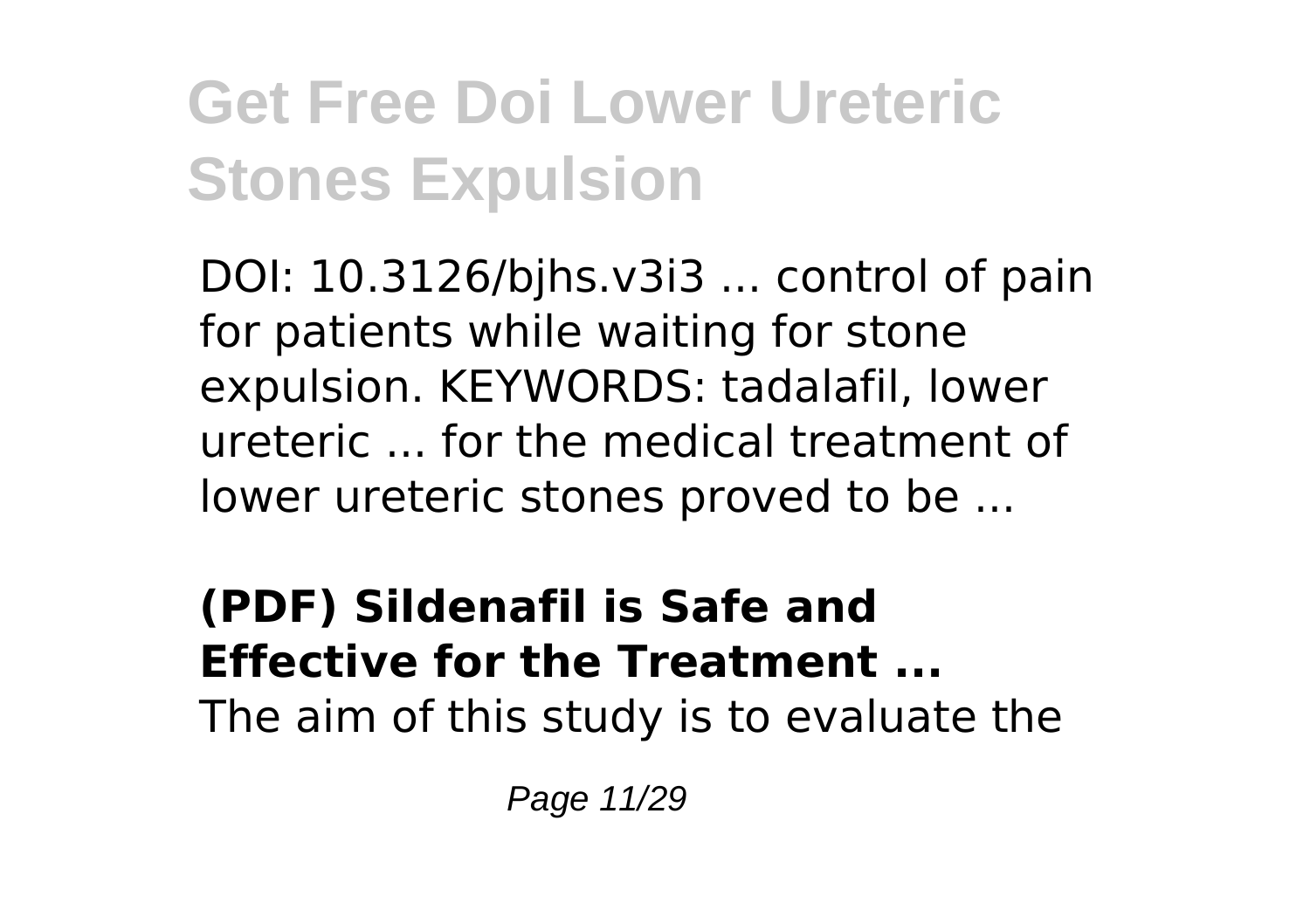efficacy of alfuzosin with methylprednisolone on expulsion and pain control of lower ureteral stones <10 mm in size. Between June 2005 and June 2007, 113 patients with lower ureteral stones <10 mm in size were enrolled in the study. The patients were divided into a control group (group I) and medical expulsive therapy group (group II).

Page 12/29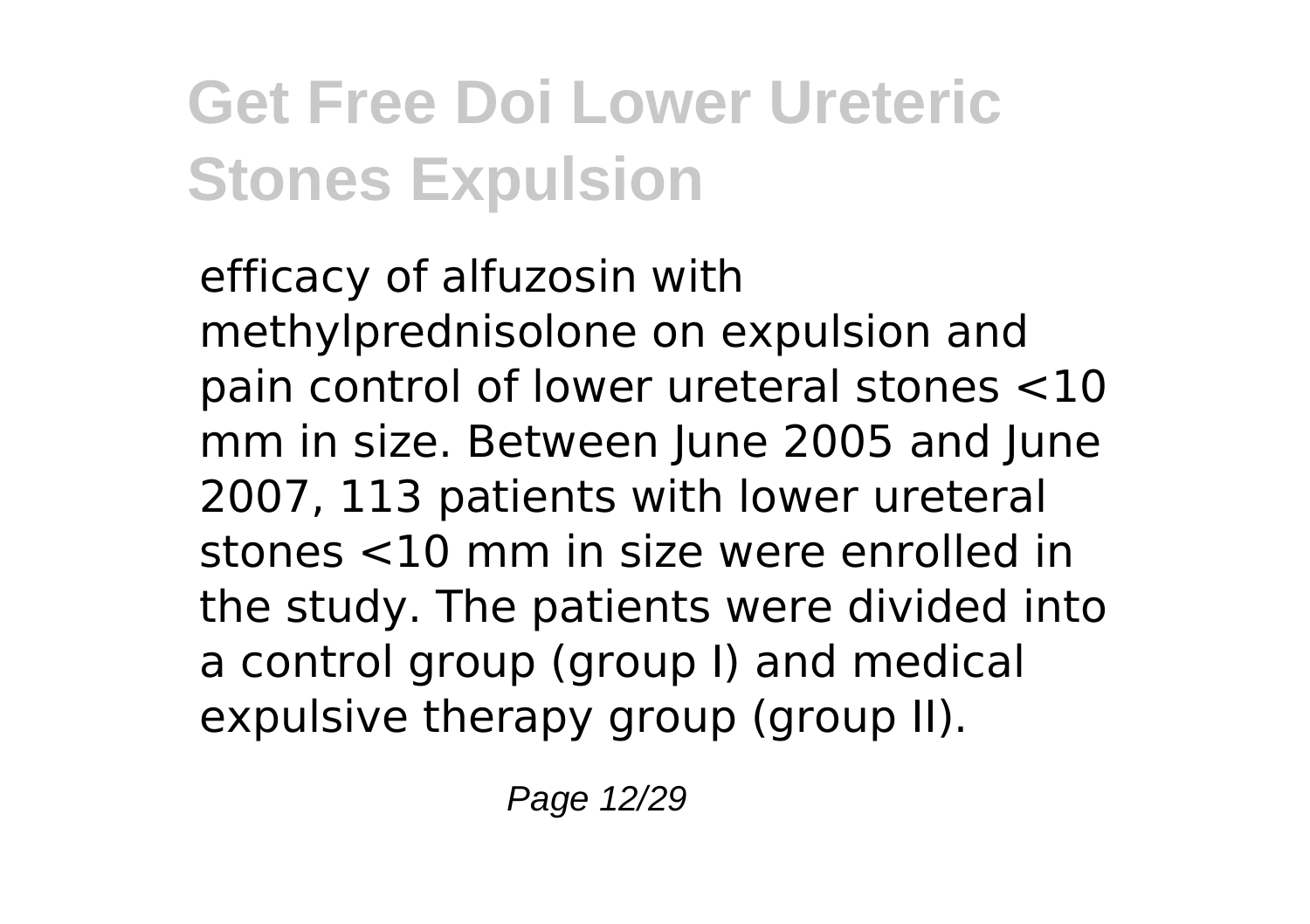#### **Effects of alfuzosin with methylprednisolone for ...**

For lower ureteric stone which individual drug treatment or combination is best as MET is not known. Aim of this study was to compare efficacy of various drug treatments for distal ureter stones. Methods: Systematic literature search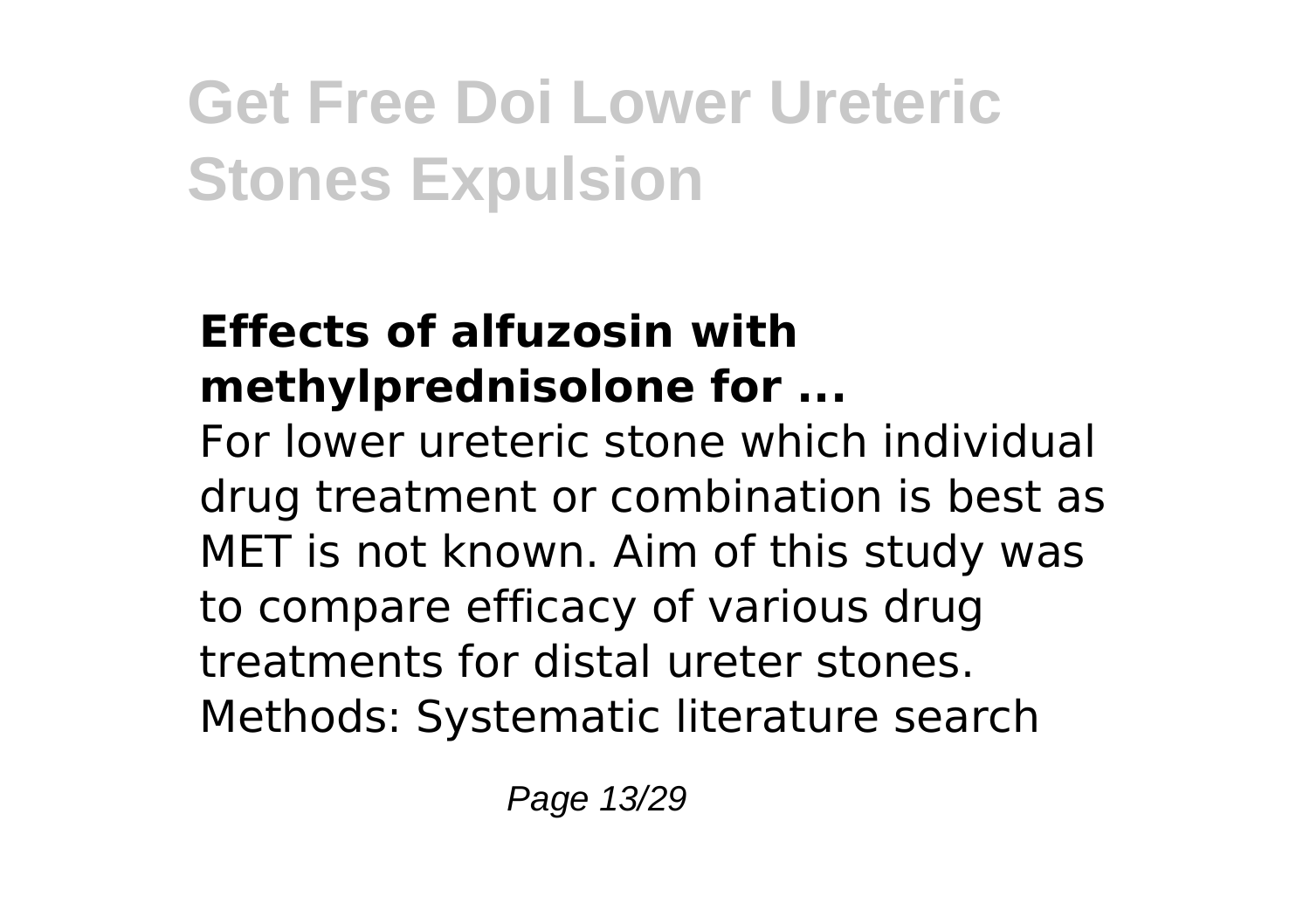was conducted to include all the randomized study comparing various drug interventions for lower ureter stones.

#### **Comparison of efficacy of various drugs used for medical ...** Stone free rate, time to stone expulsion, pain score at admission, number of

Page 14/29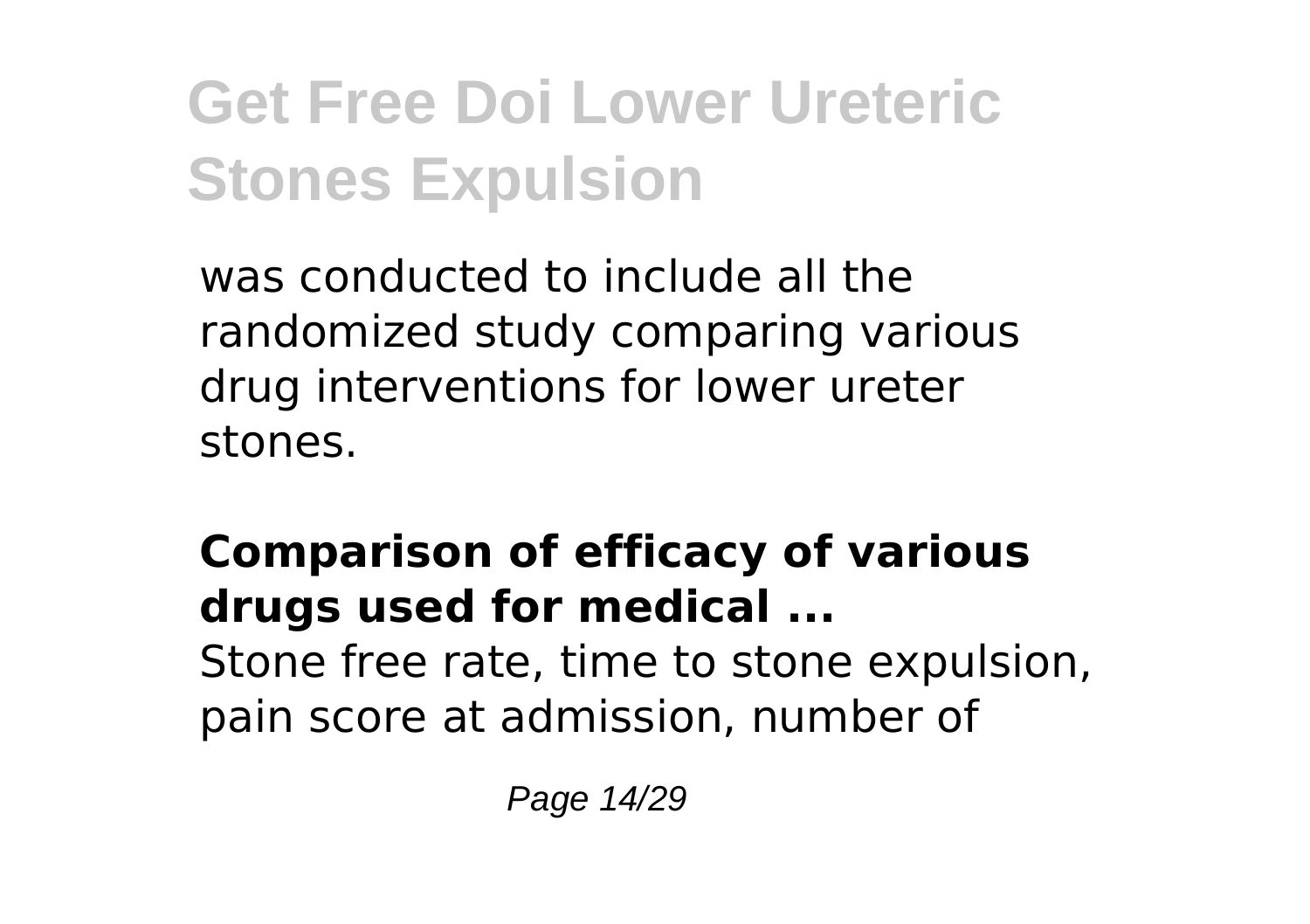hospital visits for pain and steinstrasse were recorded in 2 weeks. RESULTS: 70 patients in Group 1, 71 patients in Group 2 and 68 patients in Group 3 were enrolled to the study.

#### **Role of Sexual Intercourse after Shockwave Lithotripsy for ...** Get Free Doi Lower Ureteric Stones

Page 15/29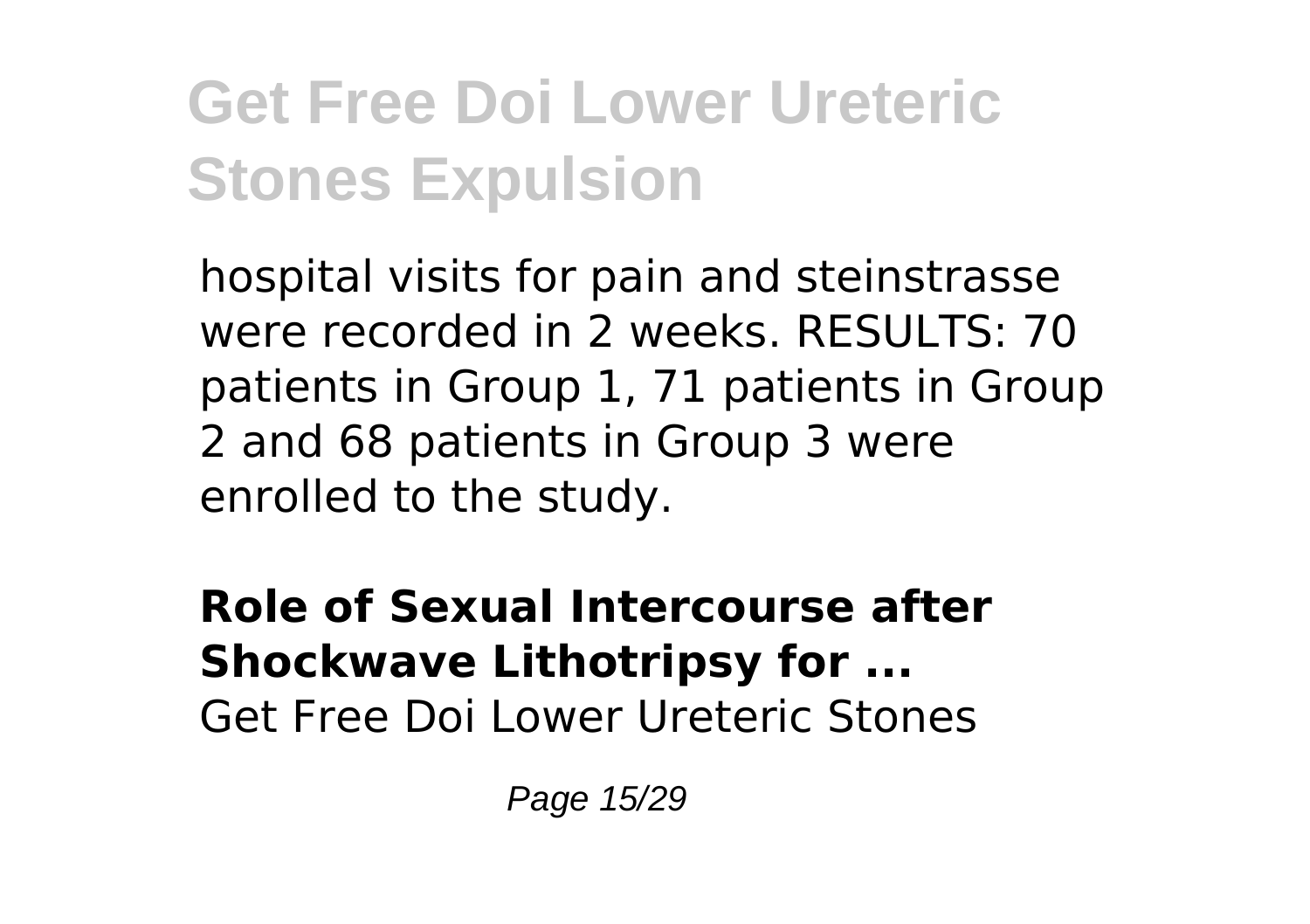Expulsion Doi Lower Ureteric Stones Expulsion Thank you for reading doi lower ureteric stones expulsion. Maybe you have knowledge that, people have search numerous times for their favorite novels like this doi lower ureteric stones expulsion, but end up in infectious downloads.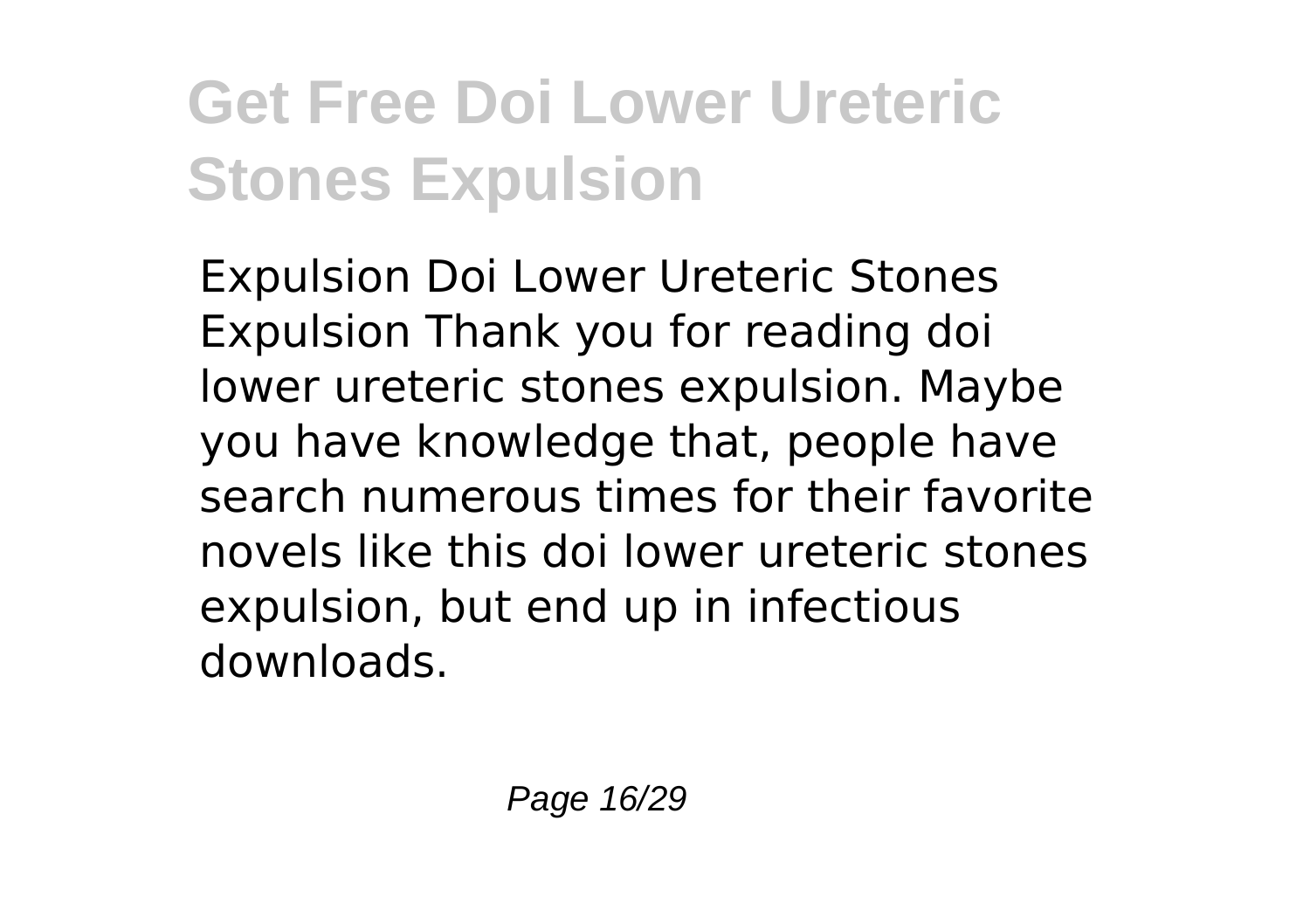**Doi Lower Ureteric Stones Expulsion** A total of 180 patients with lower ureteric calculus were included in the study. The mean age of patients was 34 years with male:female ratio of 2.3:1. Mean longitudinal and transverse diameter of stone was 6.9 mm and 5.9 mm, respectively. Of the 180 patients, 101 had right and 79 had left ureteric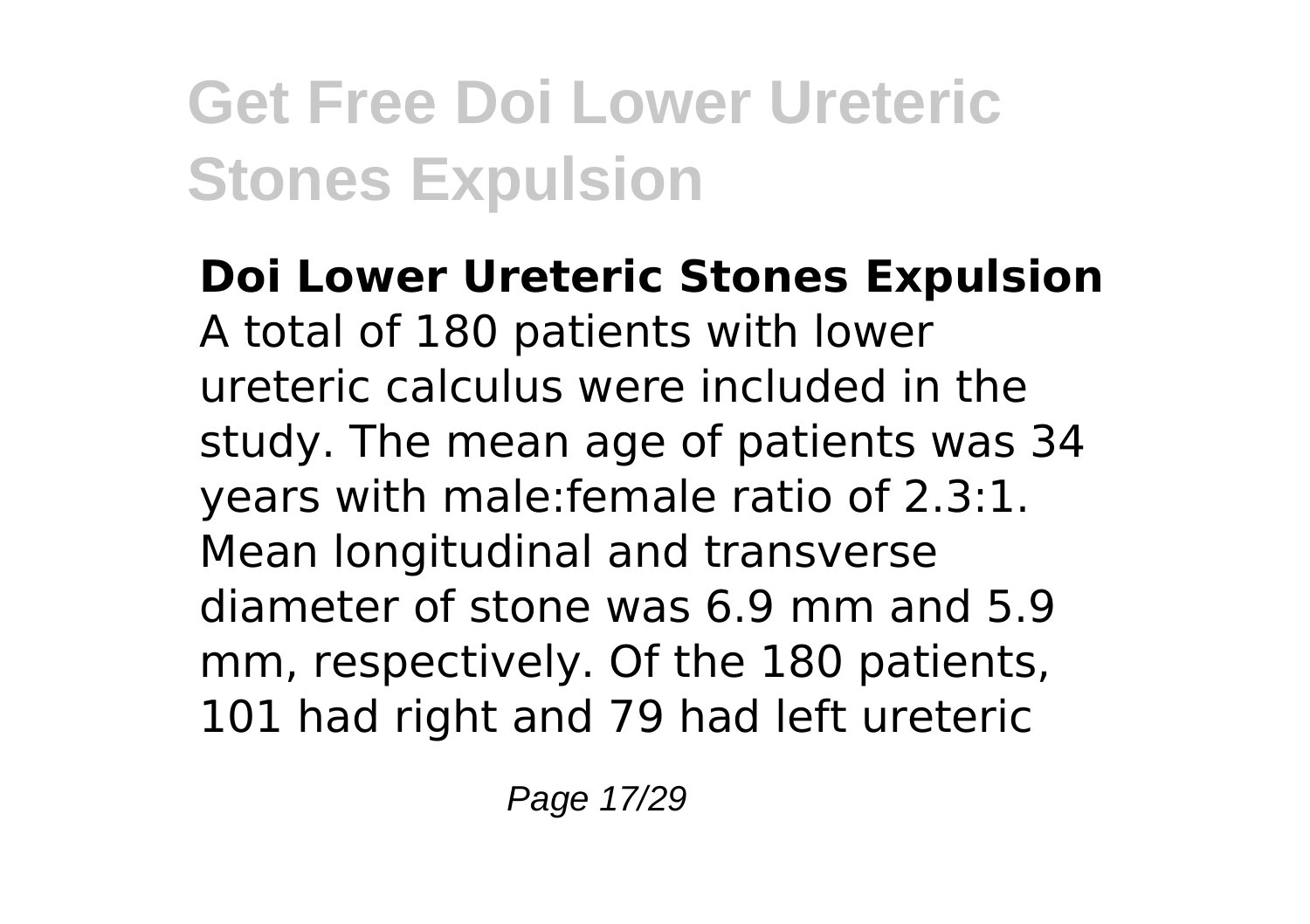calculus. Mean HU of stone was 701.

#### **Hounsfield unit and its correlation with spontaneous ...**

ous stone expulsion were explored by logistic regression analysis. All statistical analyses were performed using SPSS version 19 at 5% level of significance, and a p value < 0.05 was considered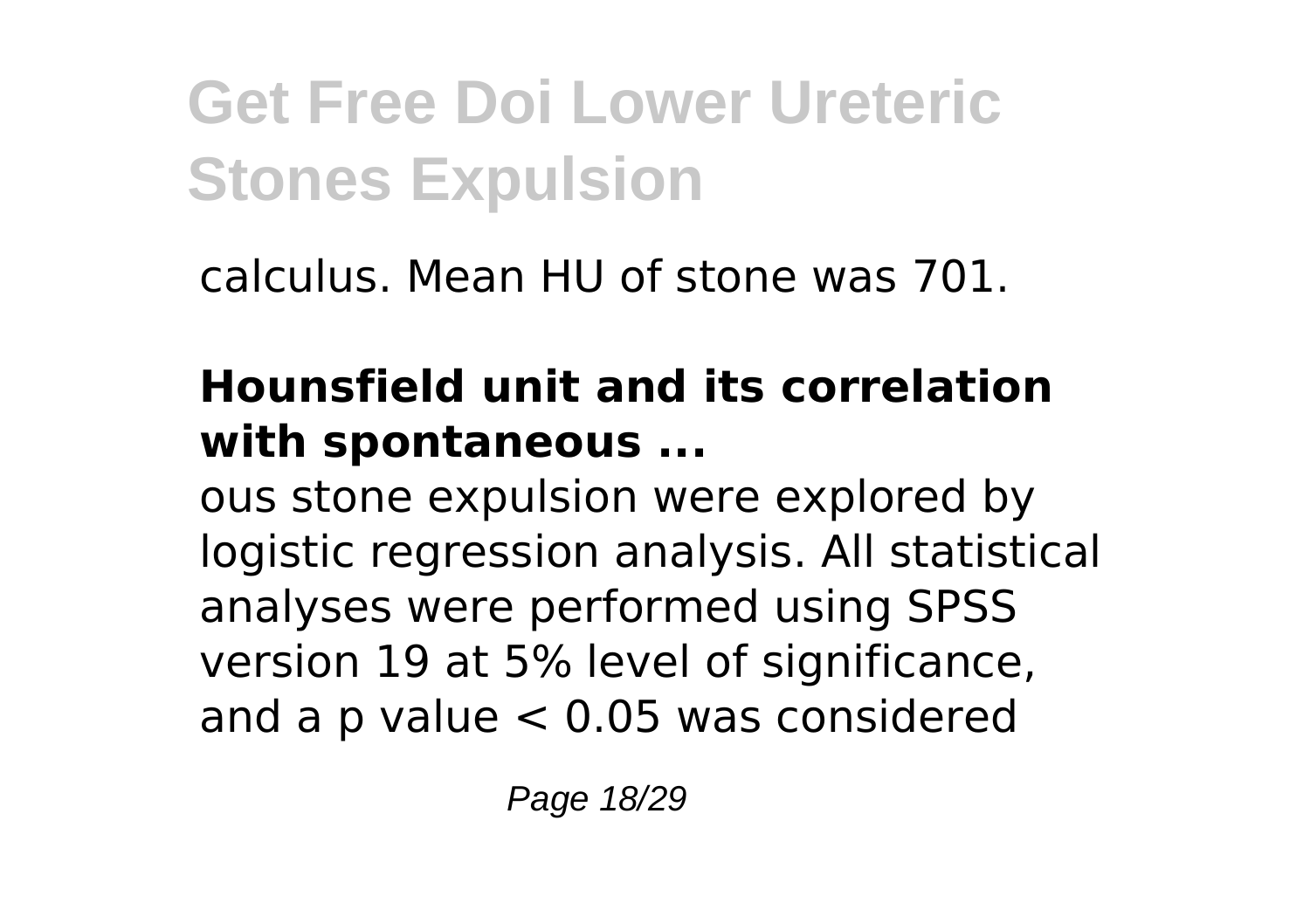significant. Results A total of 180 patients with lower ureteric calcu-lus were included in the study. The mean age of

#### **Hounsfield unit and its correlation with spontaneous ...** Objectives: To determine the efficacy and safety of the adrenergic alpha-

Page 19/29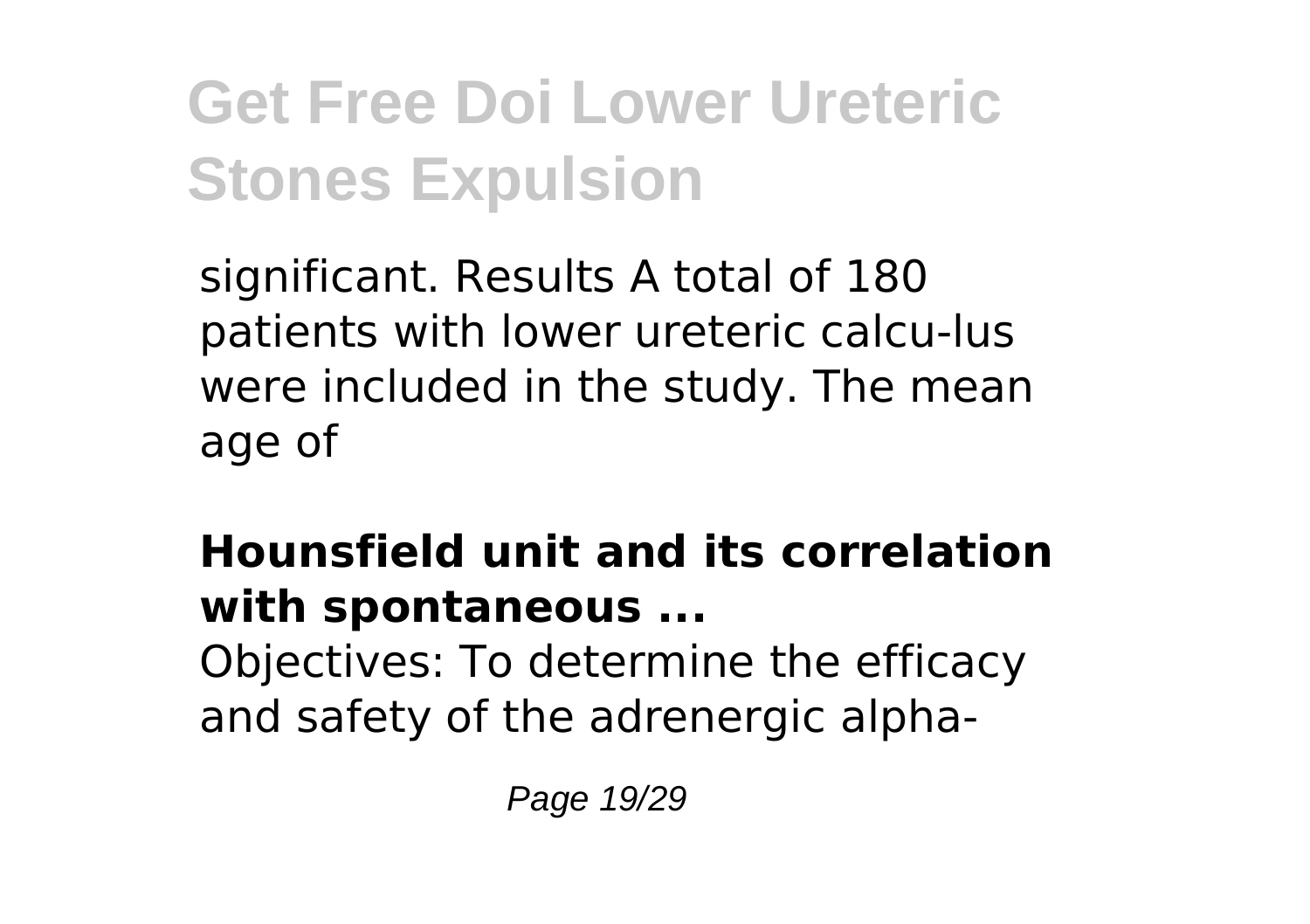antagonist tamsulosin in facilitating ureteral stones expulsion. Methods: A literature search was carried out using the PubMed database, Medline via Ovid, Embase and the Cochrane Library database to identify randomized controlled trials evaluating the efficiency of tamsulosin in the treatment of ureteral stones.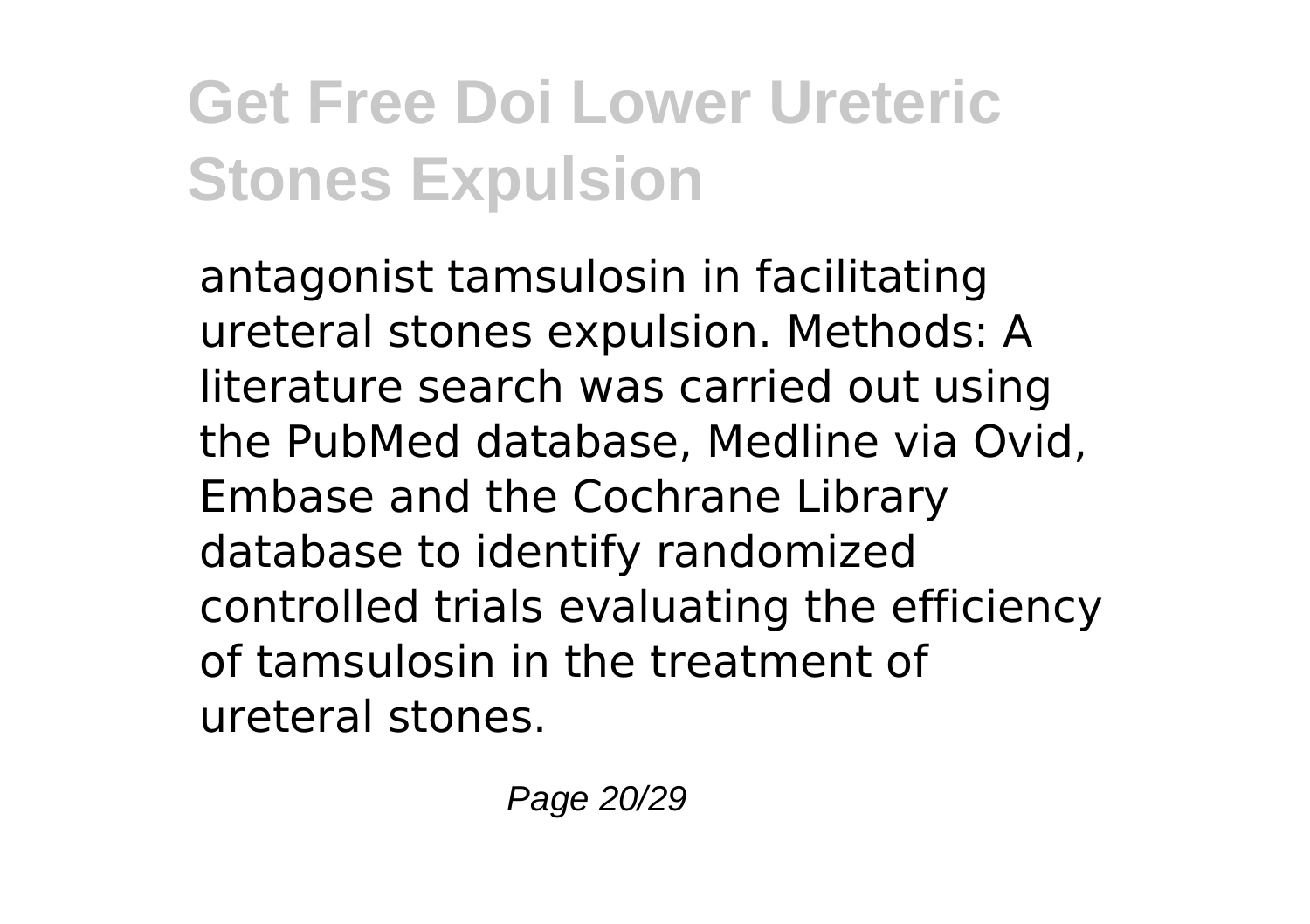#### **Can tamsulosin facilitate expulsion of ureteral stones? A ...**

Methods: A systematic search was conducted using MEDLINE, EMBASE, and Cochrane Central.Trial eligibility was evaluated by two investigators. All randomized controlled trials (RCTs) comparing tamsulosin to standard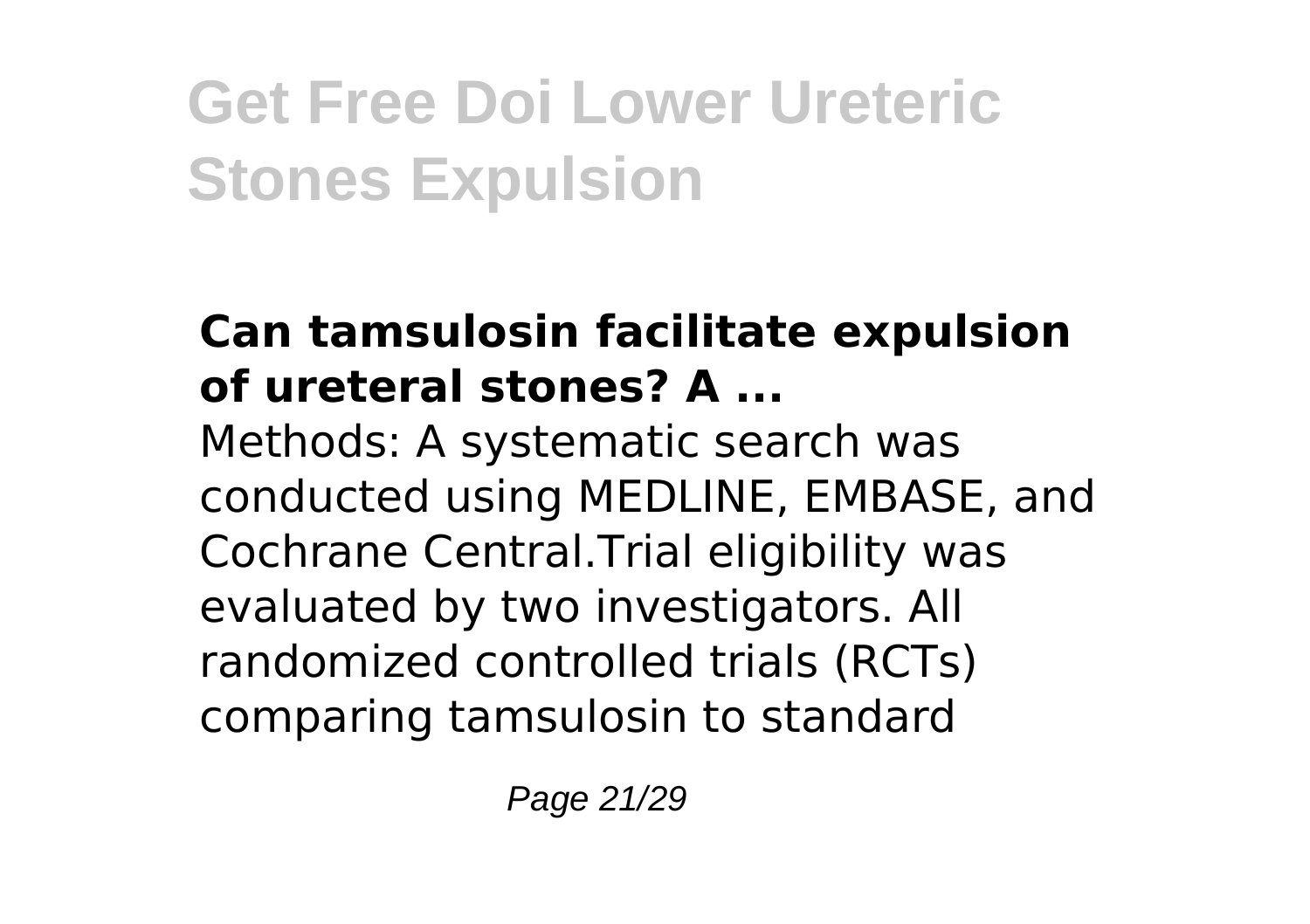therapy or placebo for the treatment of a single distal ureterolithiasis ≤ 10 mm in adult patients with renal colic confirmed by radiographic imaging were included.

#### **Tamsulosin for treatment of unilateral distal ...**

A statistical significant difference was

Page 22/29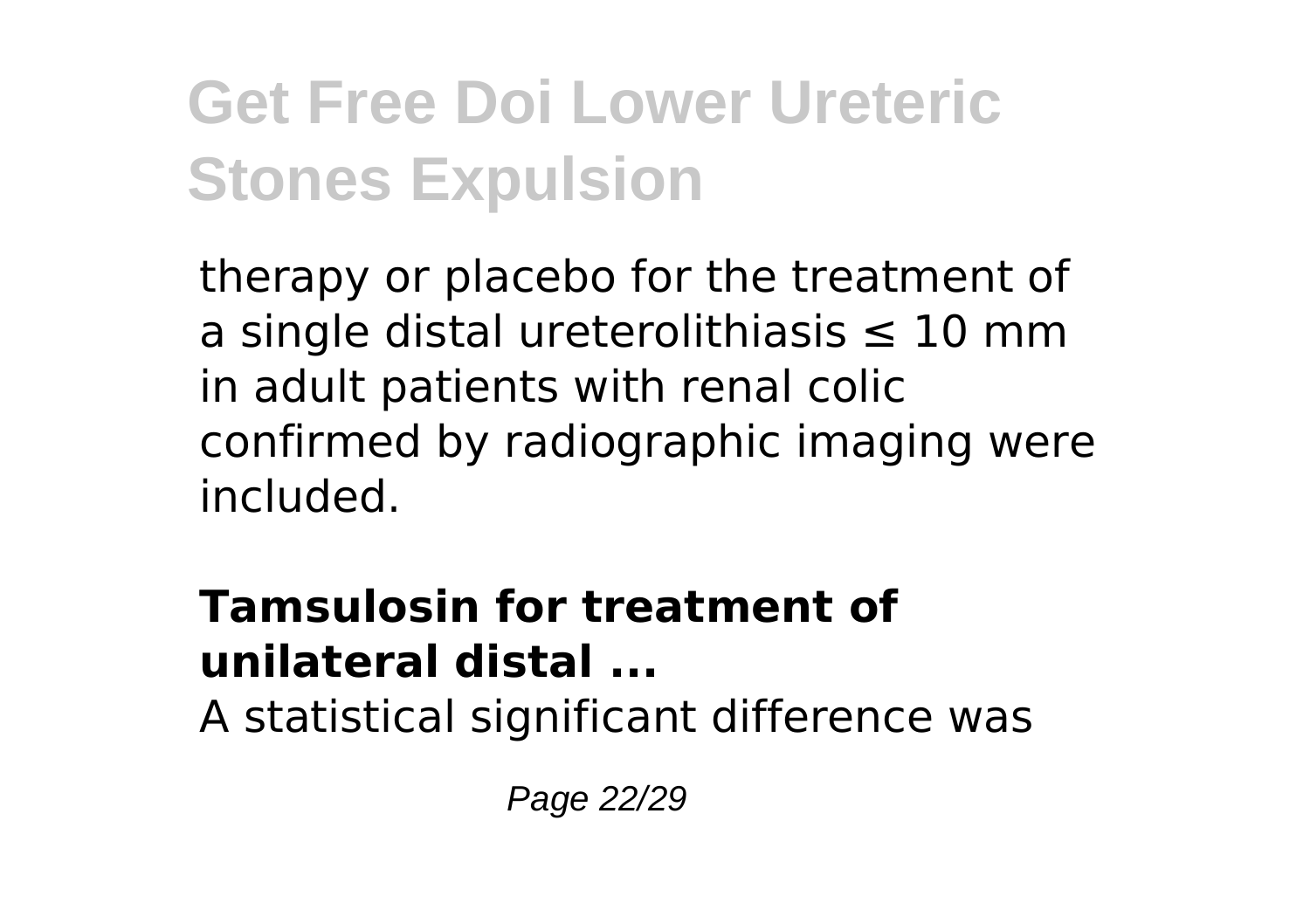noted in success with respect to the anatomical site of the ureteric stone. The calculi passed through the ureter spontaneously in 25.0% in upper ureter group 50.0% in mid ureter and 59.0% in lower ureter group. A statistical difference was not noted between 3 groups  $(p=0.240)$ .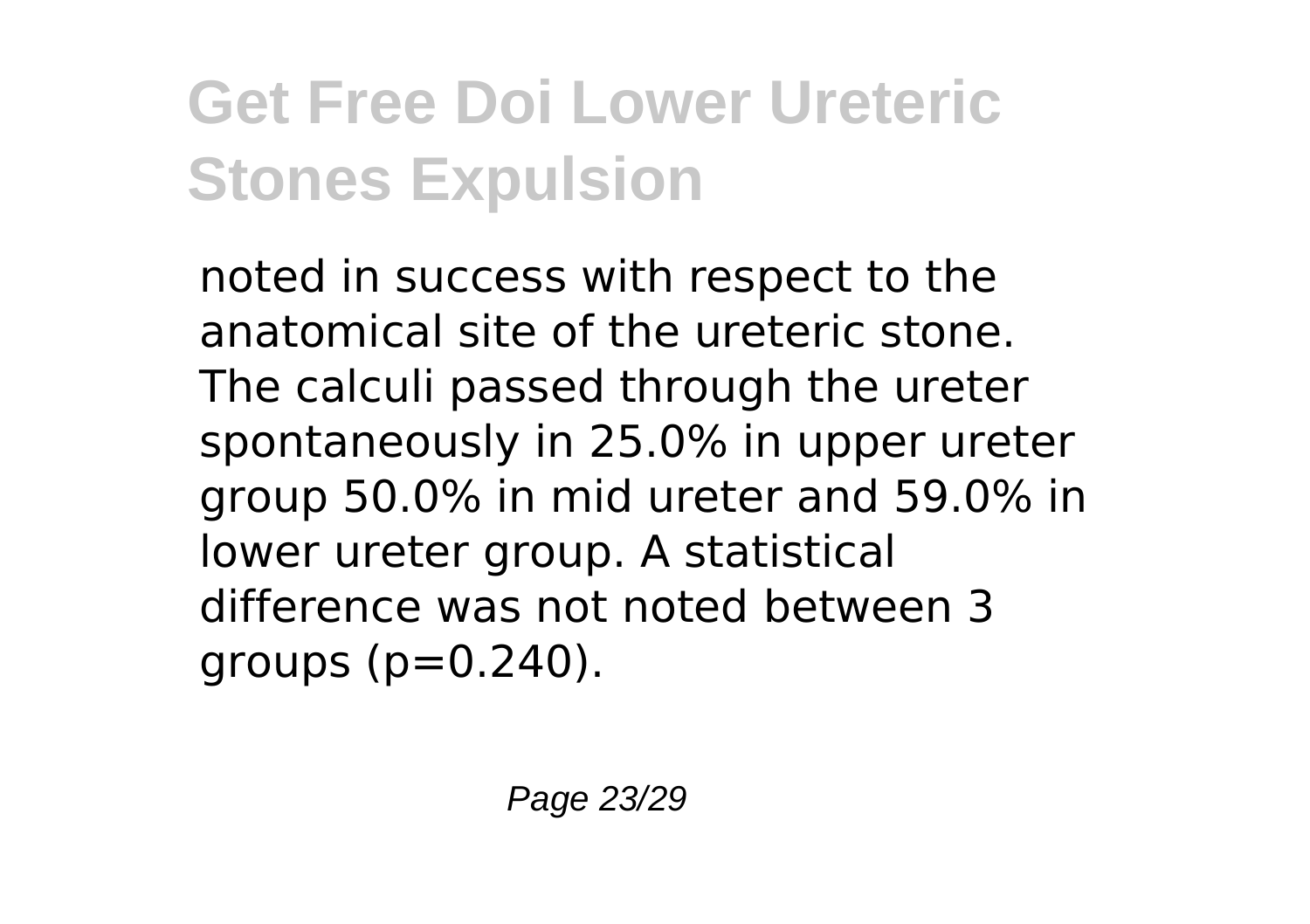#### **Efficacy of Prazosin and Nifedipine in Medical Expulsion ...**

No statistical difference between two groups was found for stone size, age and sexual distribution. The expulsion rate was significantly higher in group 2 (82.8%), compared with group 1 (53.1%) (p=0.002). The mean expulsion time was 8.3 days for group 1 and 4.6 days

Page 24/29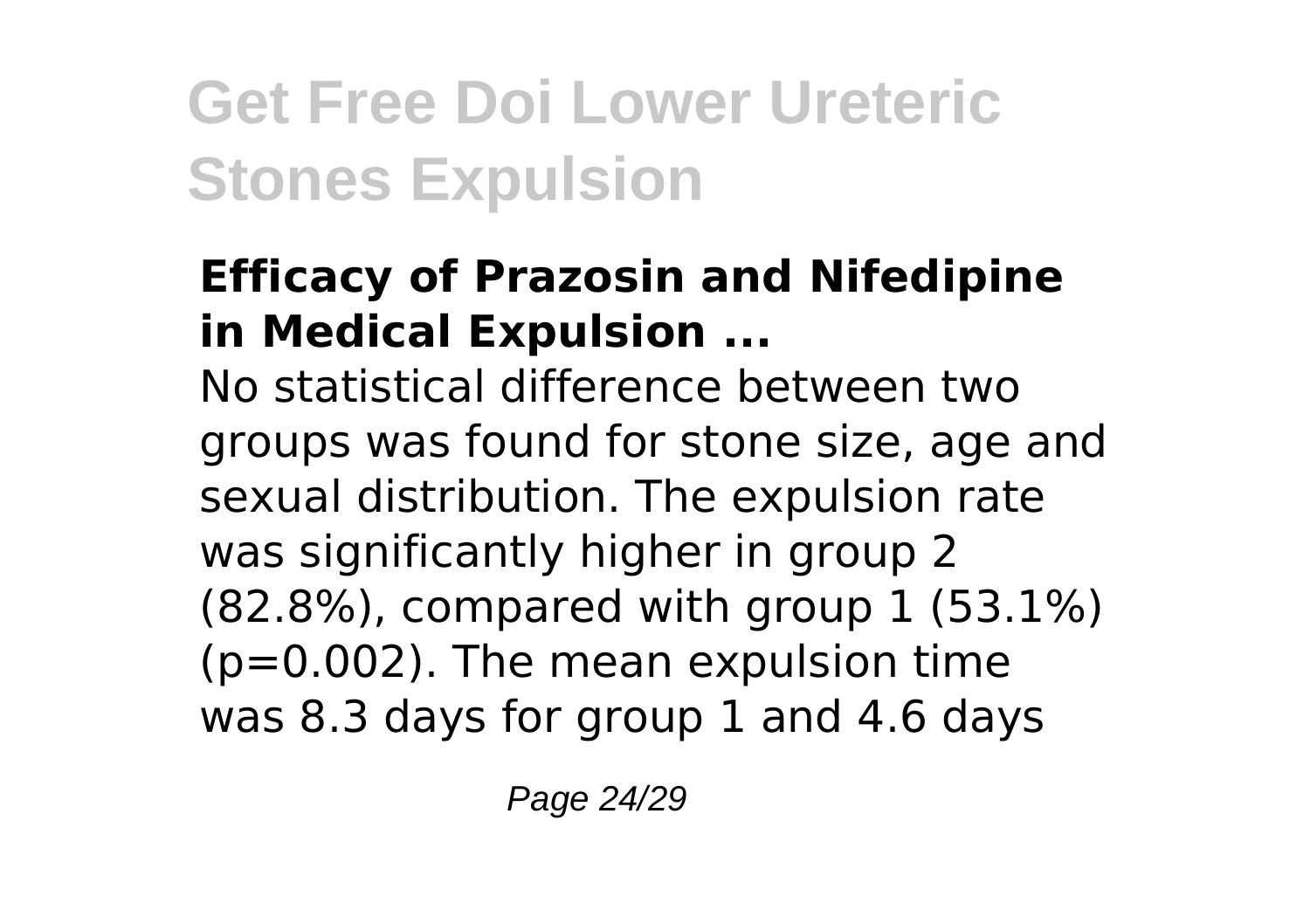for group 2 ( $p < 0.0001$ ).

#### **:: ICUrology :: Investigative and Clinical Urology**

for the treatment of lower ureteric stones. Therefore, we decided to perform a prospective ran-domised study to evaluate the role of combined silo-dosin and tadalafil in comparison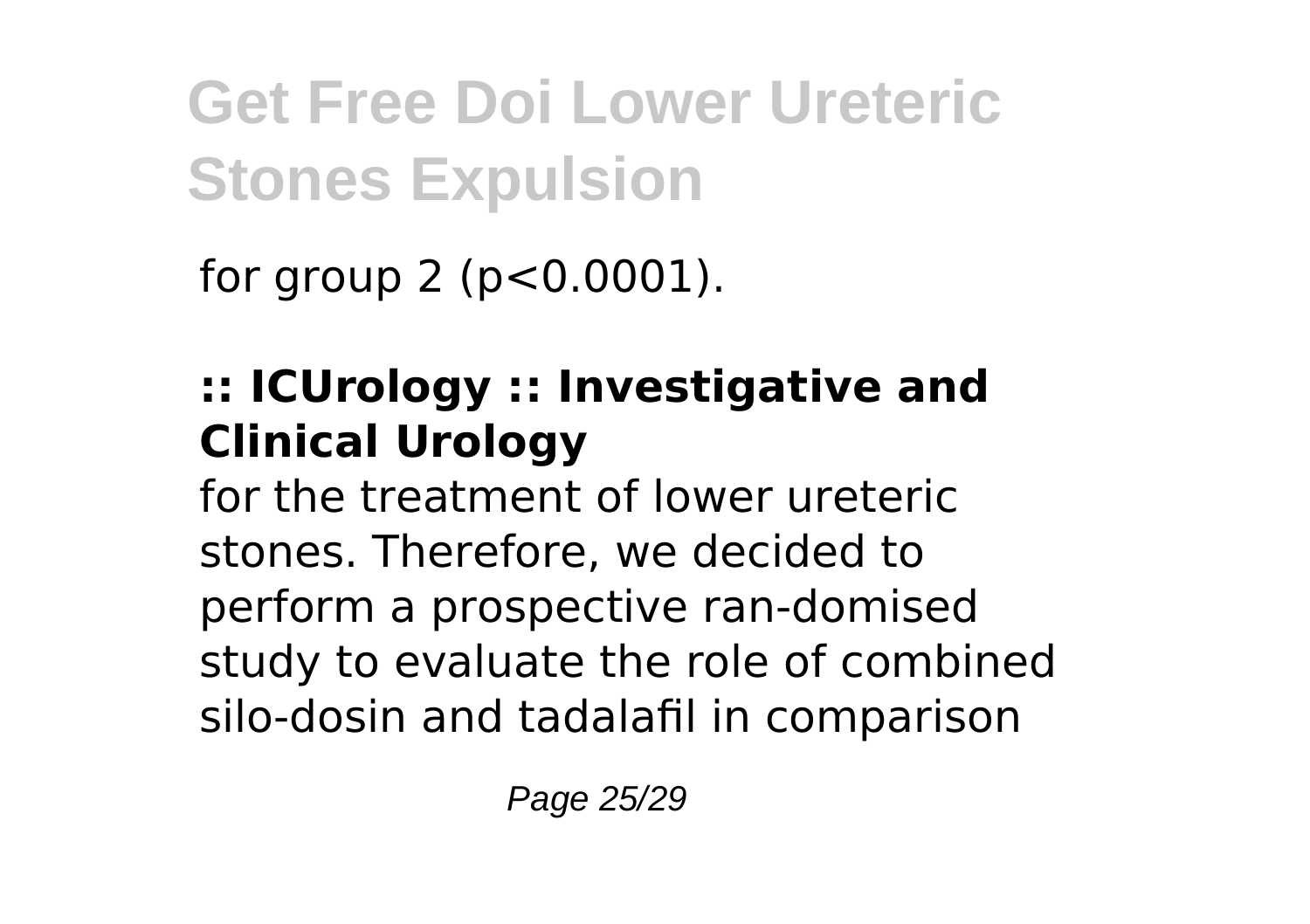with proven silodosin and tamsulosin individually for ureteric stone expulsion. Patients and methods This was a prospective study conducted at a tertiary care

#### **Comparing tamsulosin, silodosin versus silodosin plus ...** Objective: To assess the efficacy and

Page 26/29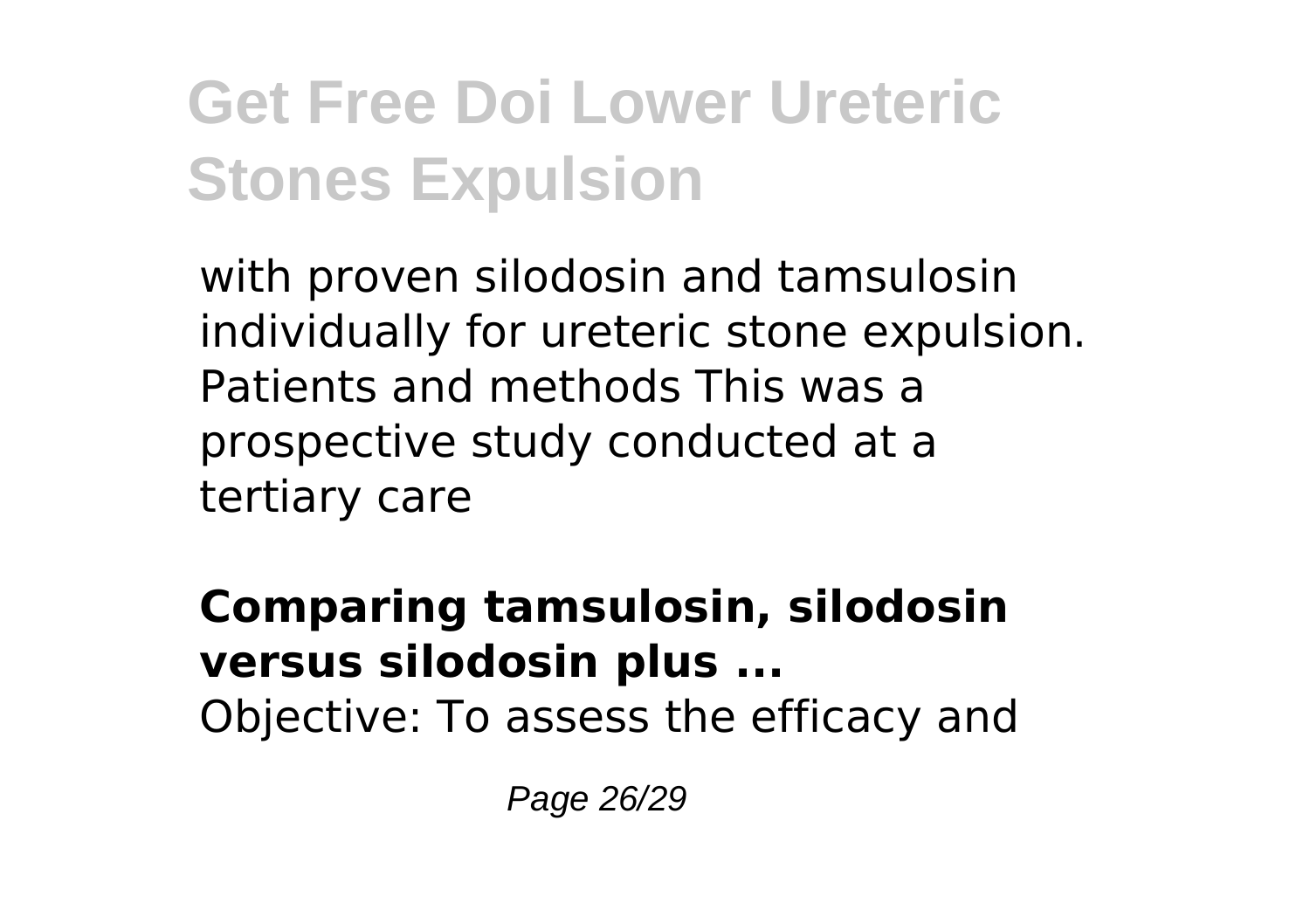safety of tadalafil in facilitating the spontaneous passage of distal ureteral stones. Methods: The relevant studies were identified by searching MEDLINE, EMBASE, and the Cochrane Central Register of Controlled Trials up to November 2016. Randomized controlled trials evaluating effects of tadalafil for distal ureteral stones were included.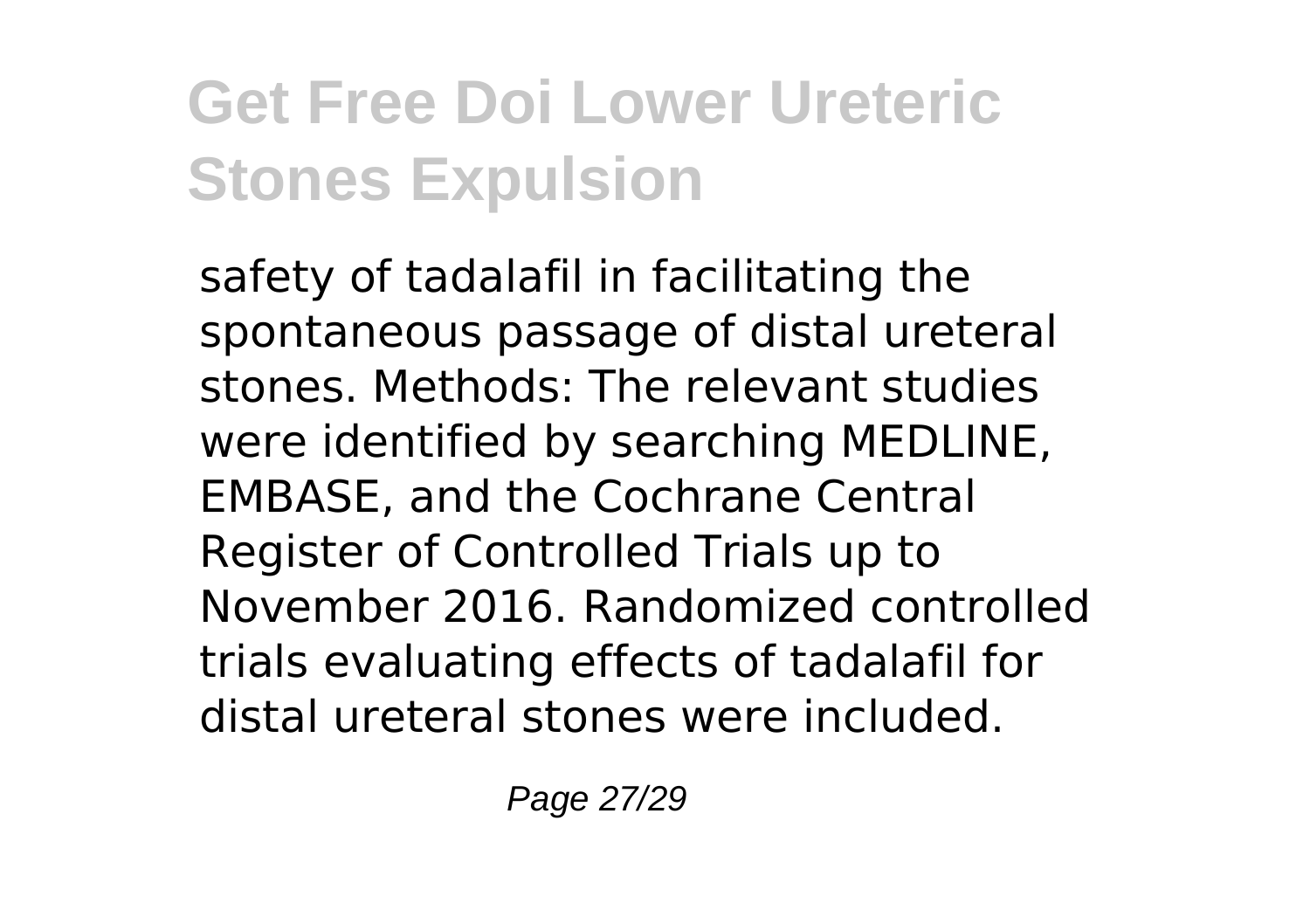#### **Tadalafil Facilitates the Distal Ureteral Stone Expulsion ...**

This study showed that tadalafil increases ureteric stone expulsion quite significantly along with better control of pain and significantly lower analgesic requirement. Cent European J Urol . 2016;69(2):178-82. doi: